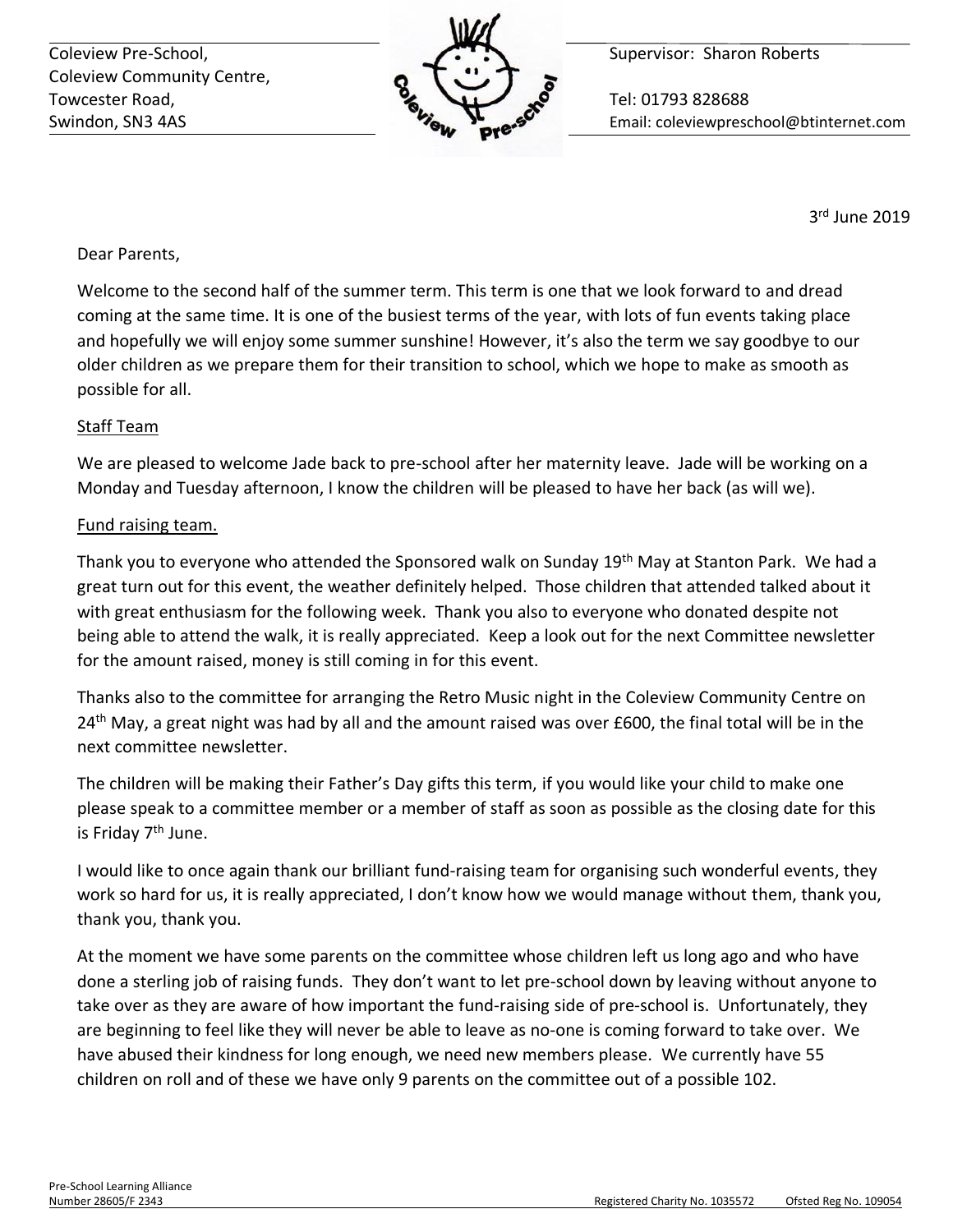The committee need some parents who can join and commit to arranging and running events. It is not as scary as it sounds and the more of you that come forward the easier it is. It is a great way of getting to know other parents, make new friends and most importantly you get to have a bit of fun whilst supporting your child's education. We appreciate how busy you all are but the committee really doesn't take up too much time; one meeting and event per term. We would struggle so much without the valuable funds the committee raise and without the committee we would have to make cut backs or bring in additional charges which none of us want to happen. Please give it some serious thought and come and find out more at the **'meet and greet'** on **Wednesday 19th June** or the **next committee meeting on 24th June at 7.30pm in the pre-school room.** Give it a go, you have nothing to lose!

## Pyjamarama Day.

Friday 7th June is the National Booktrust's Pyjamarama day. This day is to highlight the importance of bedtime stories for children and is also a fundraiser for the Booktrust. As not all children attend on a Friday we will participating throughout the week commencing  $3<sup>rd</sup>$  June and the children can come into pre-school wearing their pyjamas any day throughout the week but particularly on Friday 7<sup>th</sup> June. There is a £1 fee for this which can be given to any member of staff, there will also be a donations box in the foyer. Please help to support this good cause. Thank you.

# **Sound of the Week.**

| w/c  | Sound                                     | W/C  | Sound |
|------|-------------------------------------------|------|-------|
| 3/6  |                                           | 24/6 |       |
| 10/6 | $o$ – as in 'octopus' not 'oats' or 'out' | 1/7  | W     |
| 17/6 | $u - as$ in 'umbrella' not 'uniform'      | 8/7  |       |

# Sunshine!

As the children can move freely inside and outside during our sessions, we would be grateful if you could supply them with a sun hat and apply sun protection before they come into pre-school. Where children are in for full days we will need to re-apply their sun cream. In order for this to happen we must have a permission slip signed by the child's parents and you will need to supply sun cream, labelled with your child's name. Permission slips are available on the parents' noticeboard in the foyer. Chilled drinking water is always available and the children are encouraged to drink this frequently during warm weather. Can you please also ensure that your child has suitable footwear that allows them to move freely, take part in outdoor activities and use the large play equipment, flip flops and some canvas shoes, although pretty, can be unsuitable and make feet sore, especially if worn with no socks.

# **We would also be grateful if all jackets, hats, cardigans, jumpers etc. could be labelled with your child's name to prevent any confusion at the end of sessions. Thank you.**

If you are missing any items of clothing please have a look in our 'Lost Property' box in the pre-school foyer.

# Absence forms.

If your child is going to be absent from pre-school for any reason (other than sickness) you will need to fill in an absence form. This is in case we are audited and need to show why children were not at preschool. You can download a form from our website: coleviewpreschool.org.uk or you can pick one up in the foyer on the Parents' noticeboard.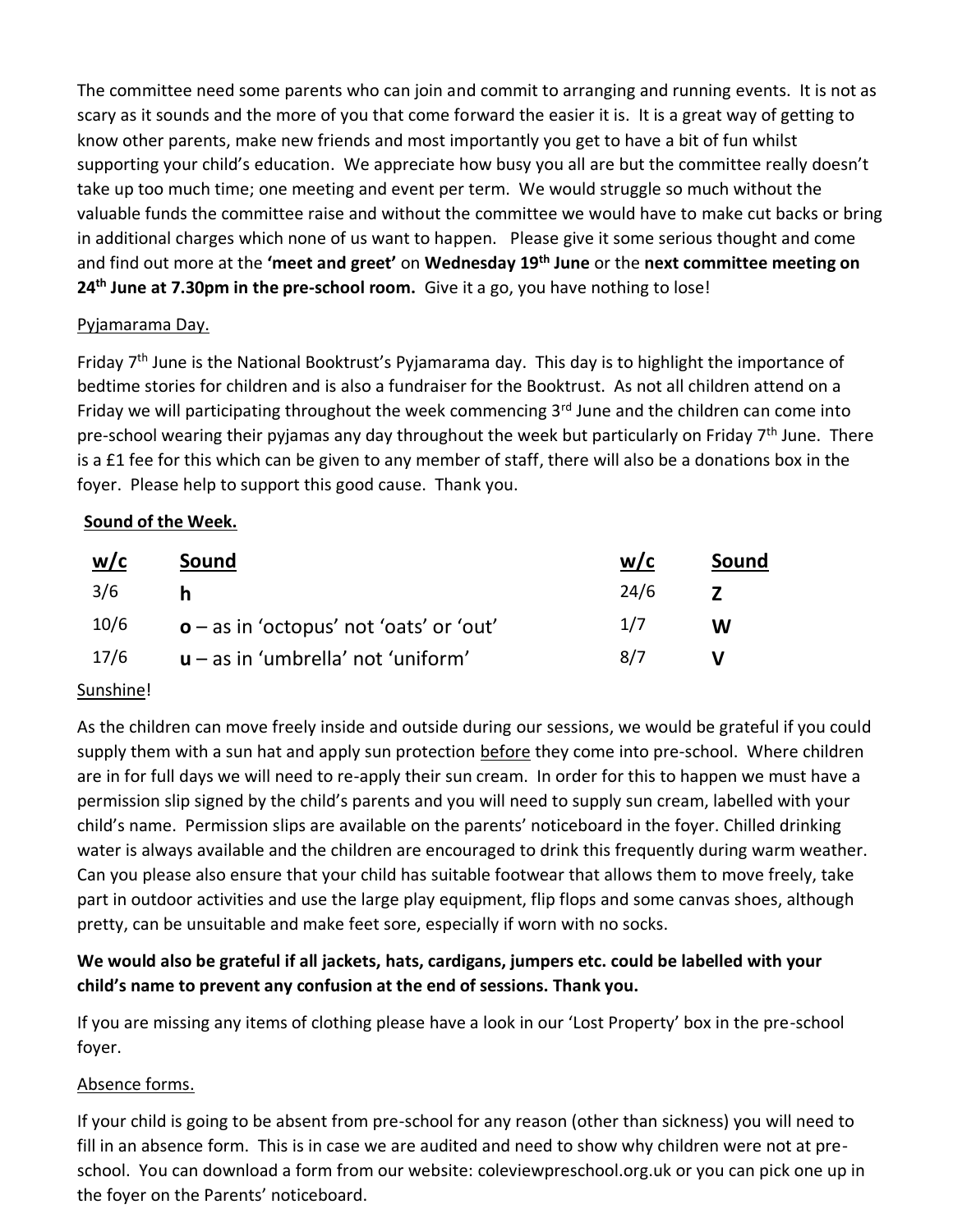## Parent/Keyworker consultations *(Children going to school in September only)*

These consultations are taking place between Monday 10<sup>th</sup> June and Friday 14<sup>th</sup> June. Some parents have not yet made appointments with their child's keyworker, please do so asap, the appointment list is on the wall by the door into the pre-school room. This is an important part of your child's transition to school, if you have a problem please speak to your child's key person.

# **Dates for your diary**

FRIDAY  $7<sup>TH</sup>$  JUNE – Pyjamarama day

MONDAY  $10^{TH}$  – FRIDAY  $14^{TH}$  JUNE – Parent/Keyworker consultations.

24<sup>th</sup>/25<sup>th</sup>/26<sup>th</sup> June - visits to Colebrook Infant Academy (older children only)

THURSDAY 18<sup>th</sup> JULY - LAST DAY OF TERM (for all children returning to pre-school in September 2019).

FRIDAY 19TH JULY - LEAVERS CONCERT ONLY (see below).

Pre-school will open for the Autumn term on: **TUESDAY 3RD SEPTEMBER 2019.**

#### Leavers Concert

This year's concert will be held on **FRIDAY 19th JULY** at 10.00 a.m. in the Towcester suite of the Community Centre.

# **Please note: On this day we will hold the leavers concert ONLY there will be NO pre-school sessions.**

This is a special event for all the children leaving pre-school this summer so we would be grateful if all the leavers could arrive at pre-school by 9.30am, a letter with more details will follow nearer the date.

Everyone is welcome to come along and watch the show and hopefully make the children's last preschool concert fun and memorable. As always, we are happy for parents to take photographs or videos at these events unless we are informed otherwise, so if you DO NOT want your child photographed please inform a member of staff prior to the event. We do however ask that you do not share any photos/videos containing images of other people's children on social media network sites (e.g. Facebook, Instagram) without their permission. Thank you. Don't forget the tissues!!

## And finally

After 16 years of working at Coleview Pre-School and after much deliberation I have decided to leave at the end of this academic year. It has been a privilege to have had a hand in the development of the children who have passed through the pre-school during my time here and I have enjoyed every minute. I will continue in my current role until the 19<sup>th</sup> July. You will be informed of my replacement when it is known.

Yours sincerely